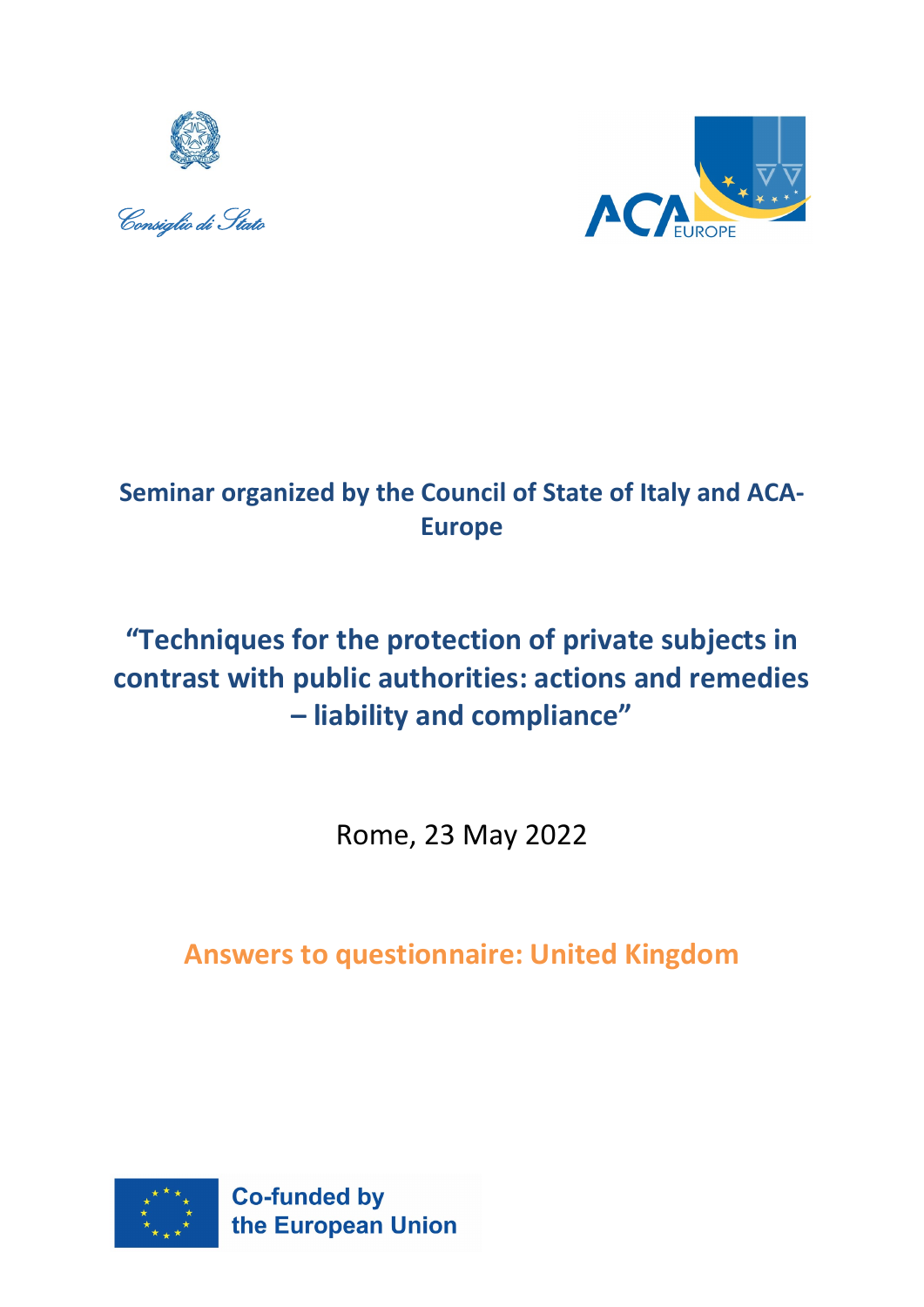#### **"TECHNIQUES FOR THE PROTECTION OF PRIVATE SUBJECTS IN CONTRAST WITH PUBLIC AUTHORITIES: ACTIONS AND REMEDIES - LIABILITY AND COMPLIANCE"**

**Response on behalf of the Supreme Court of the United Kingdom**

**\_\_\_\_\_\_\_\_\_\_\_\_\_\_\_\_\_\_\_\_\_\_\_\_\_\_\_\_\_\_\_\_\_\_\_\_\_\_\_\_\_\_\_\_\_\_\_\_\_\_\_\_\_\_\_\_\_\_\_\_\_\_\_\_\_\_\_\_\_\_\_\_\_\_\_** 

#### **SESSION 1: LEGAL PROCEEDINGS THAT CAN BE BROUGHT BEFORE THE ADMINISTRATIVE COURT**

- **1. In your legal system, which judges are competent to pronounce on disputes in which one of the parties is the public administration?**
	- **An ordinary judge**
	- **An administrative judge**
	- **A judge who deals with special areas**
	- **Others**

In England and Wales, most claims for judicial review are determined by the Administrative Court, which is part of the Queen's Bench Division of the High Court of Justice. The judges in the High Court are ordinary judges, but those sitting in the Administrative Court are appointed on the basis that they have a degree of specialist knowledge about claims under public law as part of their general expertise (only part of their time is spent sitting in the Administrative Court; the rest of their time is spent dealing with other types of case). Depending on the jurisdiction in which a claim is brought, appeals in judicial review cases go to the Court of Appeal (in England and Wales), the Northern Ireland Court of Appeal (in Northern Ireland) and the Inner House of the Court of Session (in Scotland). The judges in these courts are generalists dealing with all kinds of case (but some of them have a degree of specialised knowledge of particular areas of law, including public law). Appeals then go to the Supreme Court of the United Kingdom, which again is staffed by generalists who have to deal with all kinds of case (some of whom have a degree of specialised knowledge of public law).

Some claims for judicial review, particularly in the immigration context, are determined instead by the Upper Tribunal, which is a specialised tribunal (under sections 15-21 of the Tribunals, Courts and Enforcement Act 2007). Appeals from the Upper Tribunal lie to the Court of Appeal and the Supreme Court.

Private law claims against public authorities, such as for breach of contract or for tort (eg negligence), are brought in the same manner as private law claims against private persons. Such claims are heard in the County Court or the High Court, depending on their value and complexity. The judges who hear these cases are generalists. Appeals lie to the Court of Appeal and the Supreme Court.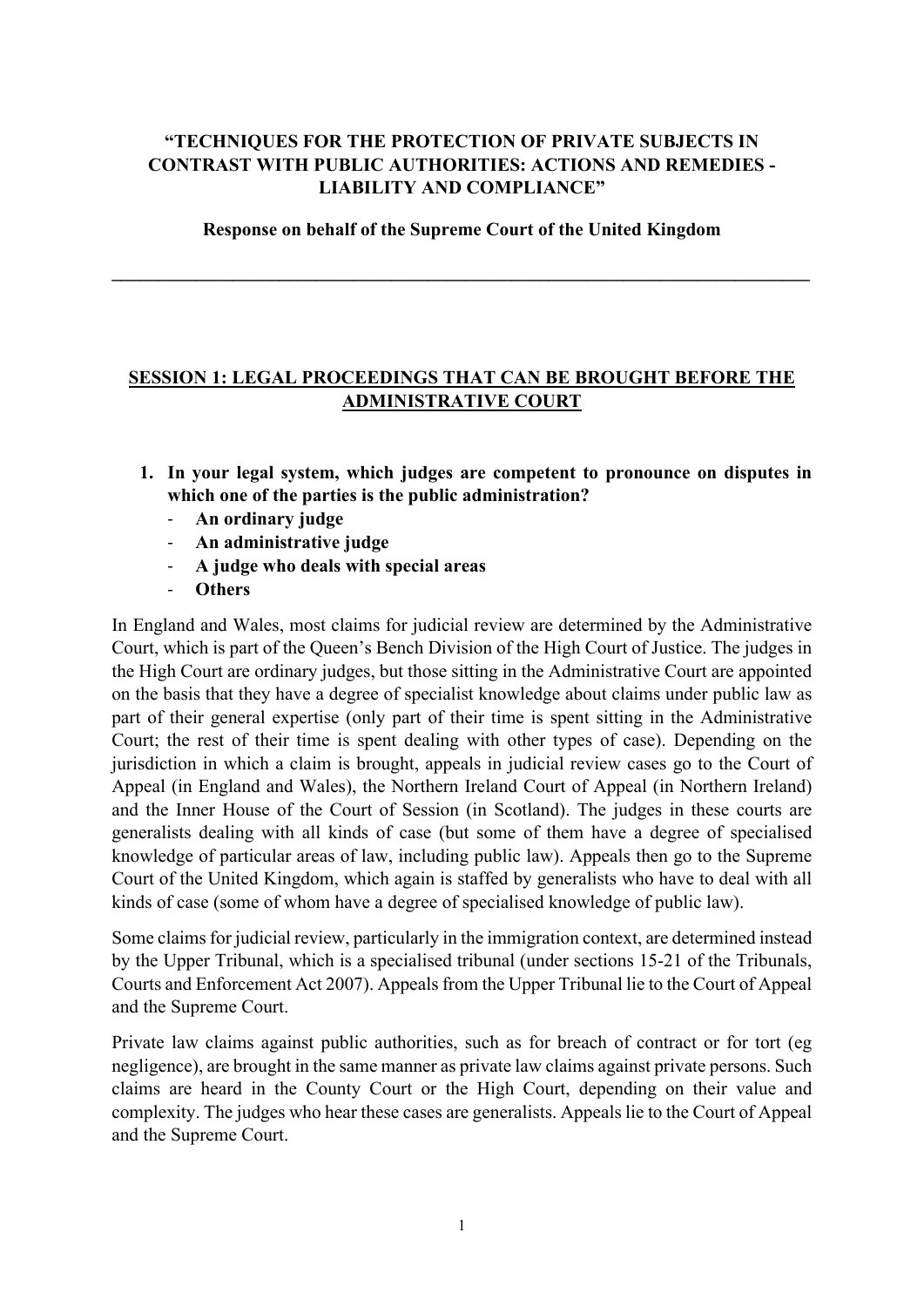- **2. Which actions can be brought before the administrative court in view of the exercise of administrative powers?**
	- **Annulment of administrative acts**
	- **action of condemnation**
	- **Other actions**

On a claim for judicial review, the High Court may grant:

- A **mandatory order**, requiring the administrative decision-maker to take some action;
- A **prohibiting order**, restraining or preventing the administrative decision-maker from doing something;
- A **quashing order**, recognising that the administrative decision or measure under challenge is unlawful and setting it aside; and/or
- A **declaration**, providing a statement as to how the law applies in a particular case or class of case.
- **3. From which sources can actions be brought before the administrative court?**
	- **Law**
	- **Public authority regulations**
	- **Guidelines**
	- **Supreme Court rulings**
	- **Other**

An administrative decision can be challenged on the ground that it contravenes primary legislation enacted by Parliament, secondary legislation adopted by Ministers, and/or common law principles developed by the courts. Although an administrative policy is not itself law, an administrative decision can be challenged on the ground that the decision-maker failed to have regard to its policy, misdirected itself as to the meaning of its policy, or departed from its policy without good reason (see *R (Begum) v Secretary of State for the Home Department* [2021] UKSC 7 at para 124).

- **4. Which administrative decisions can be challenged?**
	- **Administrative acts which have a specific recipient**
	- **General acts and regulations**
	- **Acts inherent to the procedure**
	- **Political acts**

A claim for judicial review can be brought in respect of all forms of administrative decisions and measures. There is a wide concept of locus standi. Judicial review is available in respect of an administrative decision which is directed to a specific person, or in respect of a measure of general application, such as secondary legislation or an administrative policy, provided the person bringing the claim has a "sufficient interest" in the matter to which it relates (as required by section 31(3) of the Senior Courts Act 1981).

The fact that a legal dispute concerns the conduct of politicians, or arises from a matter of political controversy, does not provide reason for the courts to refuse to consider it (see *R*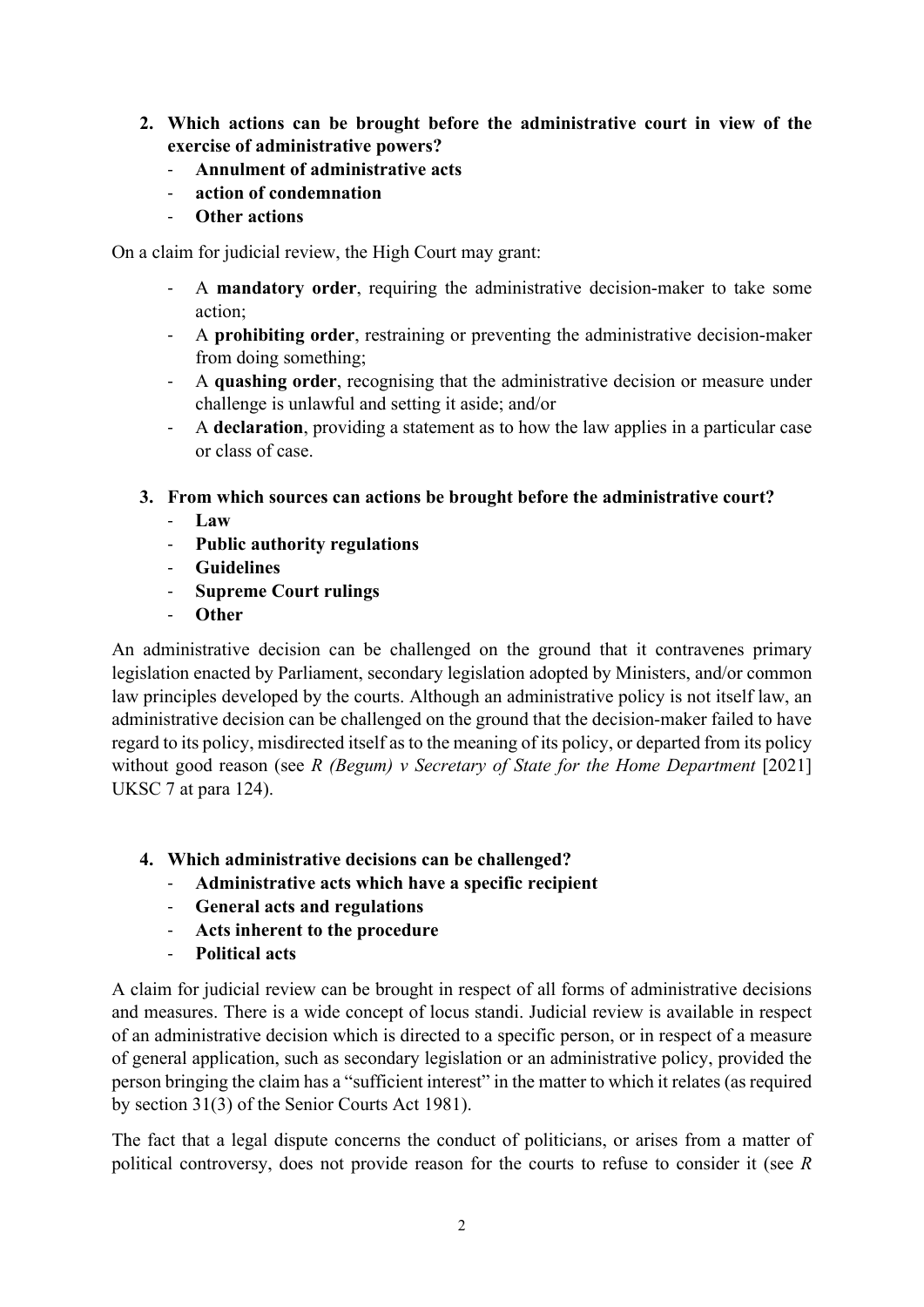*(Miller) v Prime Minister* [2019] UKSC 41 at para 31). Where, however, the decision under challenge is largely a matter of political judgment, the courts will tend to afford the decisionmaker a wide margin of discretion (*R (Packham) v Secretary of State for Transport* [2020] EWCA Civ 1004 at paras 52-53).

Procedural decisions can also be challenged, although relief might be refused if the claim is brought before a final decision has been taken, such that the claim is considered premature (see *R v Secretary of State for the Home Department, ex parte Hickey* [1995] 1 WLR 734 at 757- 758).

- **5. On the grounds of which defects can the annulment of an administrative act be requested?**
	- **Breaches of the law**
	- **Breaches of competence**
	- **Technicalities and procedural defects**
	- **Breaches of general principles**
	- **Other**

The available grounds of review are not codified in our system, but are generally developed by the courts over time. They include that:

- The decision was afflicted by **illegality**, for example because the decision-maker misinterpreted his or her statutory powers (*Council of Civil Service Unions v Minister for the Civil Service* [1985] AC 374 at 410) or exercised those powers otherwise than for the purpose intended by Parliament (*Padfield v Minister of Agriculture, Fisheries and Food* [1968] AC 997);
- The decision was **procedurally unfair**, for example because the claimant was not given a proper opportunity to be heard (see *R (Osborn) v Parole Board* [2013] UKSC 61), or because the decision-maker was or appeared to be biased (see *Porter v Magill* [2001] UKHL 67);
- The decision was **irrational**, ie one that was so unreasonable that no reasonable decision-maker could have reached it (*Associated Provincial Picture Houses Ltd v Wednesbury Corp* [1948] 1 KB 223); and
- The decision-maker acted in a way which was incompatible with a right guaranteed by the **European Convention on Human Rights** (contrary to section 6 of the Human Rights Act 1998) or with provisions of EU law which continue to have effect in the UK as Retained EU law (under the EU (Withdrawal) Act 2018).

## **6. Can the judge partially annul the challenged administrative act?**

Yes. Where only part of a decision is invalid and that part can be separated out from the valid part, the court may grant a quashing order to quash the invalid part only (see *DPP v Hutchinson*  [1990] 2 AC 783).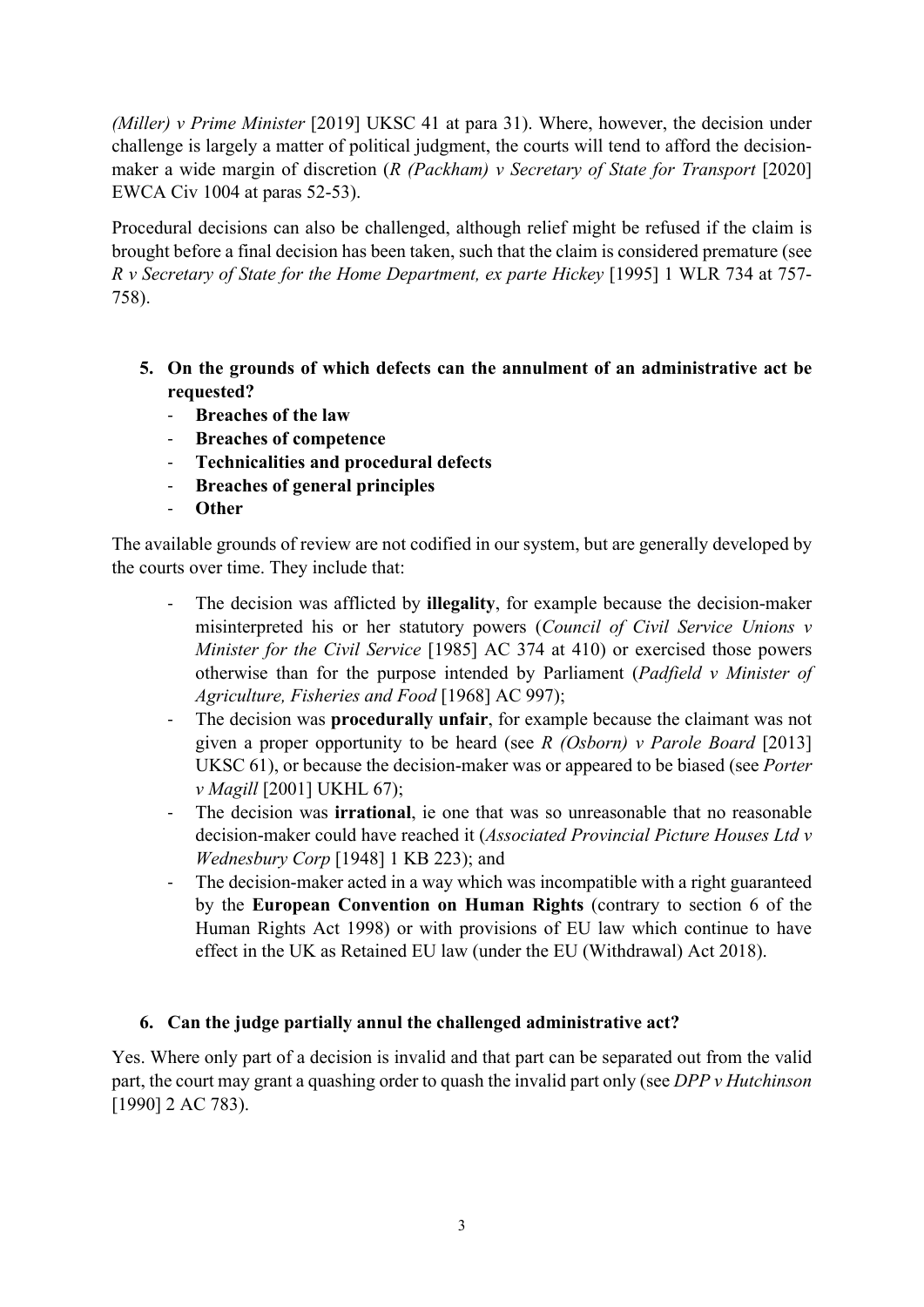#### **7. Can the judge substitute the Administration by modifying the content of the administrative act?**

It is a general principle of English administrative law that, on a claim for judicial review, the court will not substitute its decision for that of the original decision-maker. This is subject to specific and limited exceptions. First, when a claim for judicial review is brought in the context of criminal proceedings, section 43(1) of the Senior Courts Act 1981 gives the High Court power to vary a sentence imposed by the criminal court, if the High Court decides that the criminal court had no power to pass the sentence previously imposed. Secondly, section 31(5)(b) and (5A) of the Senior Courts Act 1981 gives the High Court power to substitute a decision of a court or tribunal, if the decision was quashed on the ground that there had been an error of law, and if, without that error, there would have been only one decision which the court or tribunal could have reached. Similarly, where a judicial review claim is brought against a Minister or other administrative decision-maker, if the court is satisfied that there was only one possible decision which they could have made then, under section  $31(5)(a)$  of the Senior Courts Act 1980, the court may quash the decision and remit the matter to the original decisionmaker "with a direction to reconsider the matter and reach a decision in accordance with the findings of the High Court"; alternatively the court may make a binding declaration to that effect or, if necessary, it may make a mandatory order to give effect to the court's ruling.

## **8. When the judge annuls the challenged act, can he dictate provisions which the Public Administration must abide by in the review proceedings of the subjectmatter of the litigation?**

Yes, subject to important limits. See answer 7 above.

#### **9. When do the effects of the jurisdictional annulment of an administrative act become applicable?**

In our system, it is generally understood that an unlawful administrative act is null and void. This means that the effect of granting a quashing order is to recognise that the unlawful administrative act has never had legal effect.

#### **10. Can the judge modulate the effects over time of the ruling of annulment of an administrative act?**

In our system, it is generally understood that an unlawful administrative act is null and void, and that the courts cannot alter this position by suspending the effect of a quashing order (see *HM Treasury v Ahmed* [2010] UKSC 5). The courts do, however, have discretion to decline to grant relief, for example if it would be disproportionate or would otherwise create administrative chaos (see *R (Hurley and Moore) v Secretary of State for Business, Innovation & Skills* [2012] EWHC 201 (Admin) at para 99).

The Judicial Review and Courts Bill, which is currently being considered by the UK Parliament, would, amongst other things, give the courts power to make quashing orders which would "not take effect until a date specified in the order" or which would "remov[e] or limi[t]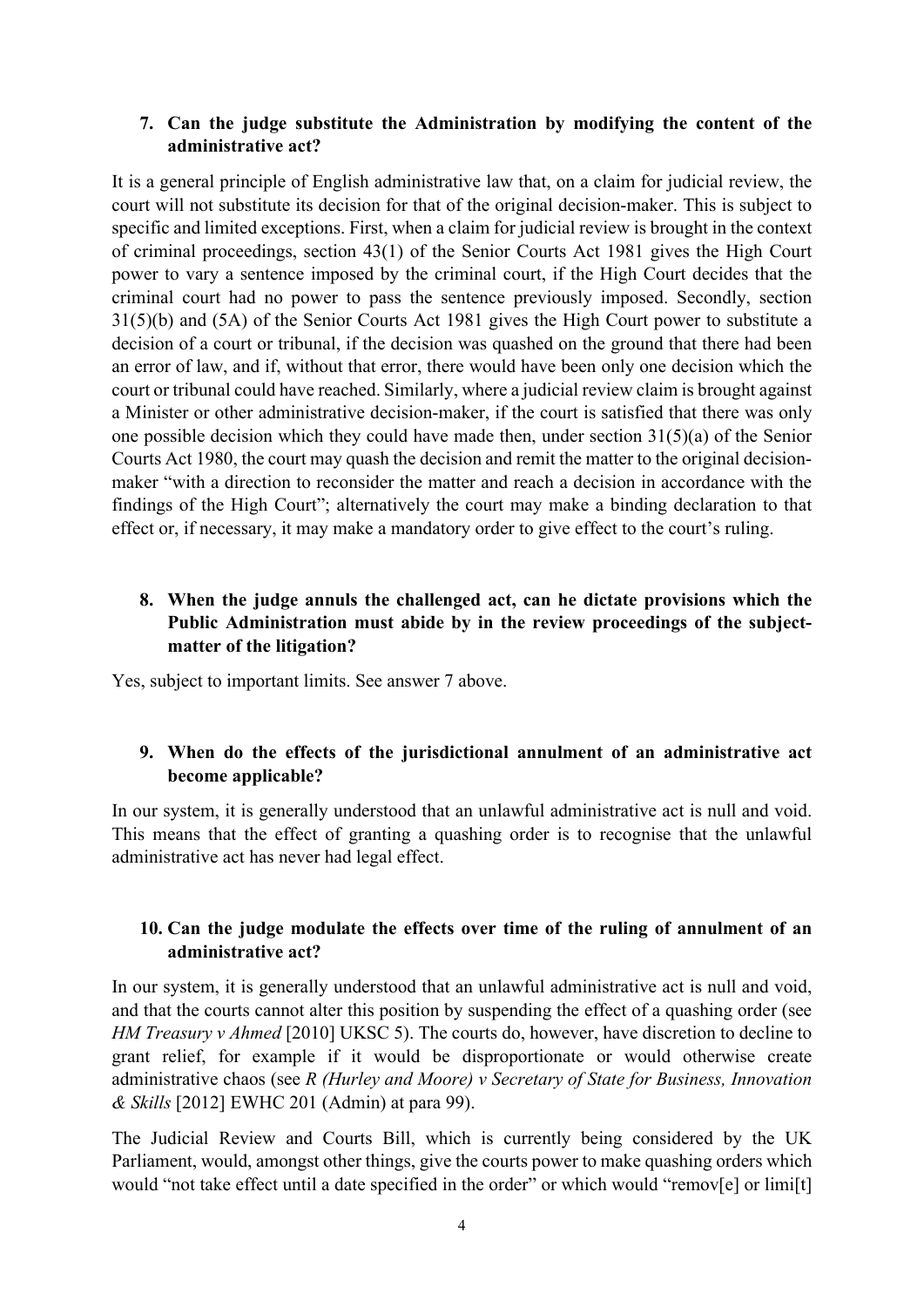any retrospective effect of the quashing". When deciding whether to exercise this power, the courts would be required to consider various matters, including "any detriment to good administration that would result from exercising or failing to exercise the power" and "action taken or proposed to be taken… by a person with responsibility in connection with the impugned act".

#### **11. Can the act of ordering payments for damages be proposed autonomously or must it always be proposed together with other kinds of actions?**

No. In judicial review proceedings, a claimant cannot seek damages alone (see rule 54.3(2) of the Civil Procedure Rules). Generally, damages are not available in relation to an administrative act or measure which is found to be invalid for reasons of public law. To justify a claim for damages, the public authority must have committed a tort according to ordinary law (eg negligence or false imprisonment) or have violated a right set out in the Human Rights Act 1998 or which has continued effect in UK law as a matter of Retained EU law.

#### **12. In the light of what kind of behaviour is the compensatory action for damages feasible when dealing with a Public Administration?**

- **Implementation of an illegal and detrimental administrative act**
- **Non-observance of the deadline of the procedure**
- Lesion of good faith and trust
- **Resultant behaviour of the public administration**
- **Other**

In our system, there is not a general right to claim damages for losses caused by unlawful administrative acts (see *R (Quark Fishing Ltd) v Secretary of State for Foreign and Commonwealth Affairs* [2005] UKHL 57 at para 96).

A private law claim for damages in tort might lie, however. Examples would be (1) if the public authority has breached a statutory duty, and the claimant can show, as a matter of statutory construction, that that duty was imposed for the protection of a limited class of the public and that Parliament intended to confer on members of that class a private right of action (see *X (Minors) v Bedfordshire CC* [1995] 2 AC 633 at 731); (2) if the public authority has breached a duty of care owed at common law, such as to give rise to liability in negligence (see *Poole BC v GN* [2019] UKSC 25); (3) if the public authority has detained someone (e.g. an immigrant) without proper lawful authority or for an excessive period; or (4) if the public authority has deliberately and dishonestly abused its powers, such as to constitute misfeasance in public office (*Three Rivers DC v Governors of the Bank of England* [2003] 2 AC 1).

In addition, section 8 of the Human Rights Act 1998 provides that a court may make an award of damages against a public authority where it is satisfied that the award is necessary to afford just satisfaction to the person in whose favour it is made. Also, although there is no longer any right in UK law to damages in accordance with the rule in *Francovich* (by virtue of paragraph 4 of Schedule 1 to the EU (Withdrawal) Act 2018), Retained EU law in the UK may include other rights to claim damages in respect of administrative action'.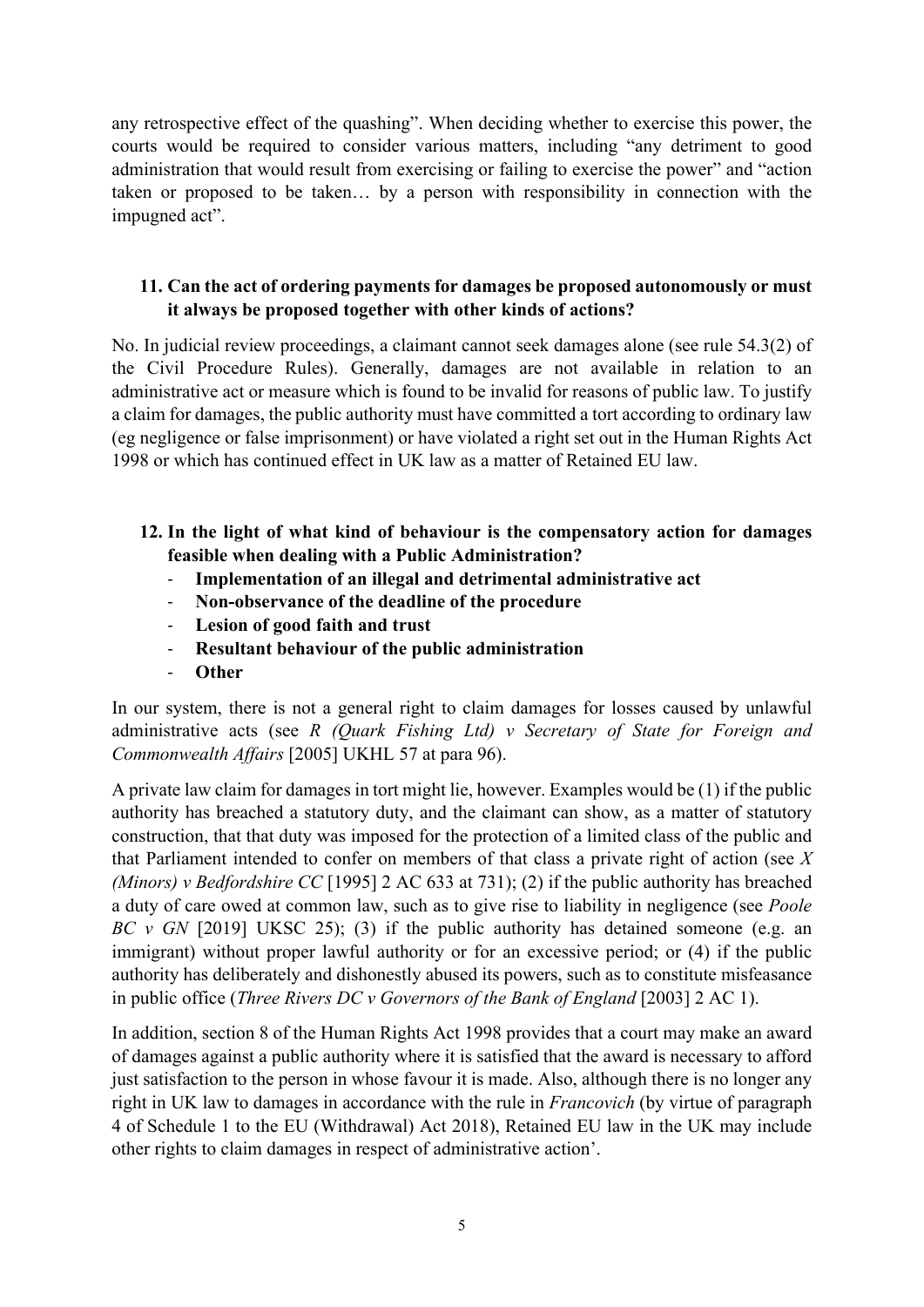#### **13. Which are the different kinds of reimbursable damages?**

- **Material damage**
- **Non-material damage**
- **Loss of opportunity**

Generally speaking, in tort damages are recoverable for material damage (injury to the person or to property) (and in certain cases this may include material damage in the form of pecuniary or economic loss, including in relation to loss of an opportunity which can be given a monetary value) and for non-material or non-pecuniary loss (such as pain and suffering).

When deciding whether to award damages under the Human Rights Act 1998, the court must take into account the principles applied by the European Court of Human Rights under article 41 of the European Convention on Human Rights. Damages are, in general, available for pecuniary and non-pecuniary loss, but not for loss of opportunity (see *R (Sturnham) v Parole Board* [2013] UKSC 23 at paras 33, 34 and 82).

## **14. Does the omission of lodging an action of annulment result in elision or reduction of the compensatory damages?**

Potentially it may do, in limited cases. The courts might consider it to be an abuse of process for a person to bring a private law claim for damages when he could have brought a claim for judicial review but has not (see *Cocks v Thanet DC* [1983] 2 AC 286).

## **15. In order to award compensatory damages, is proof of the responsibility of the public administration required? If your reply is affirmative, which party is obliged to provide said proof?**

Yes. The claimant bears the burden of establishing that a relevant wrong has been committed in respect of which damages are recoverable and of establishing on the balance of probabilities that he has suffered loss (see *R (Sturnham) v Parole Board* [2013] UKSC 23 at para 82).

## **16. Can the judge convert ex officio one action into another?**

No. A judge could give directions for a claim to proceed (if at all) as an ordinary claim in tort for damages or as a claim for judicial review, but would only do so after hearing argument by the parties and usually only on the application of a party.

#### **17. Is there a time-limit for the proposition of the compensatory action?**

A claim in tort must be brought within six years of the date on which the cause of action accrued (in accordance with section 2 of the Limitation Act 1980). A claim under the Human Rights Act 1998 must be brought within one year, or such longer period as the court considers equitable having regard to all the circumstances (in accordance with section 7(5) of that Act). Under Retained EU law which remains applicable in the UK, the principles of equivalence and effectiveness continue to apply.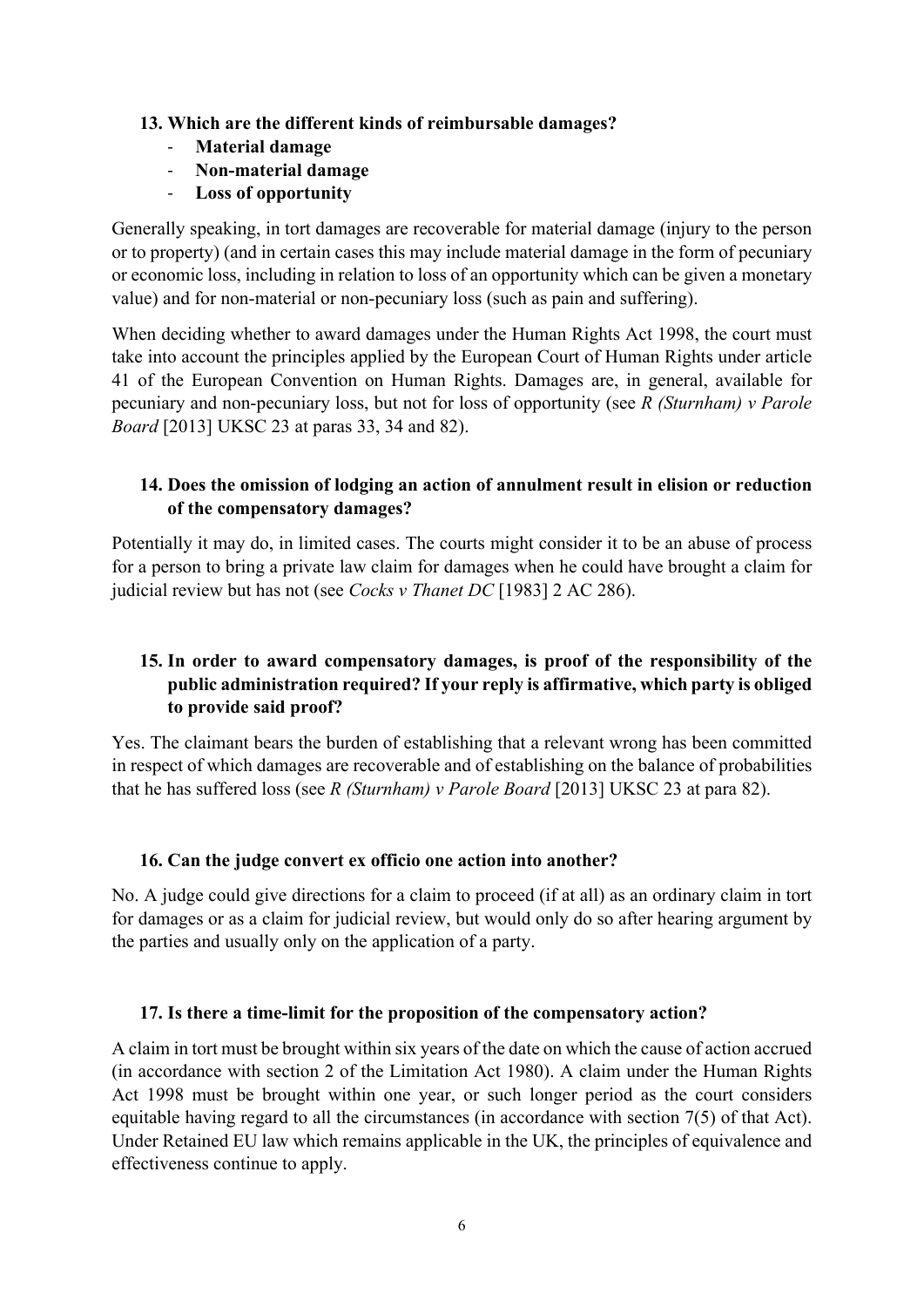#### **18. Can the judge rule that the Administration implement an administrative act? If your reply is affirmative, what are the prerequisites for implementation?**

Yes. On a claim for judicial review, the court can grant a mandatory order to compel the performance of a public duty. See answer 7 above.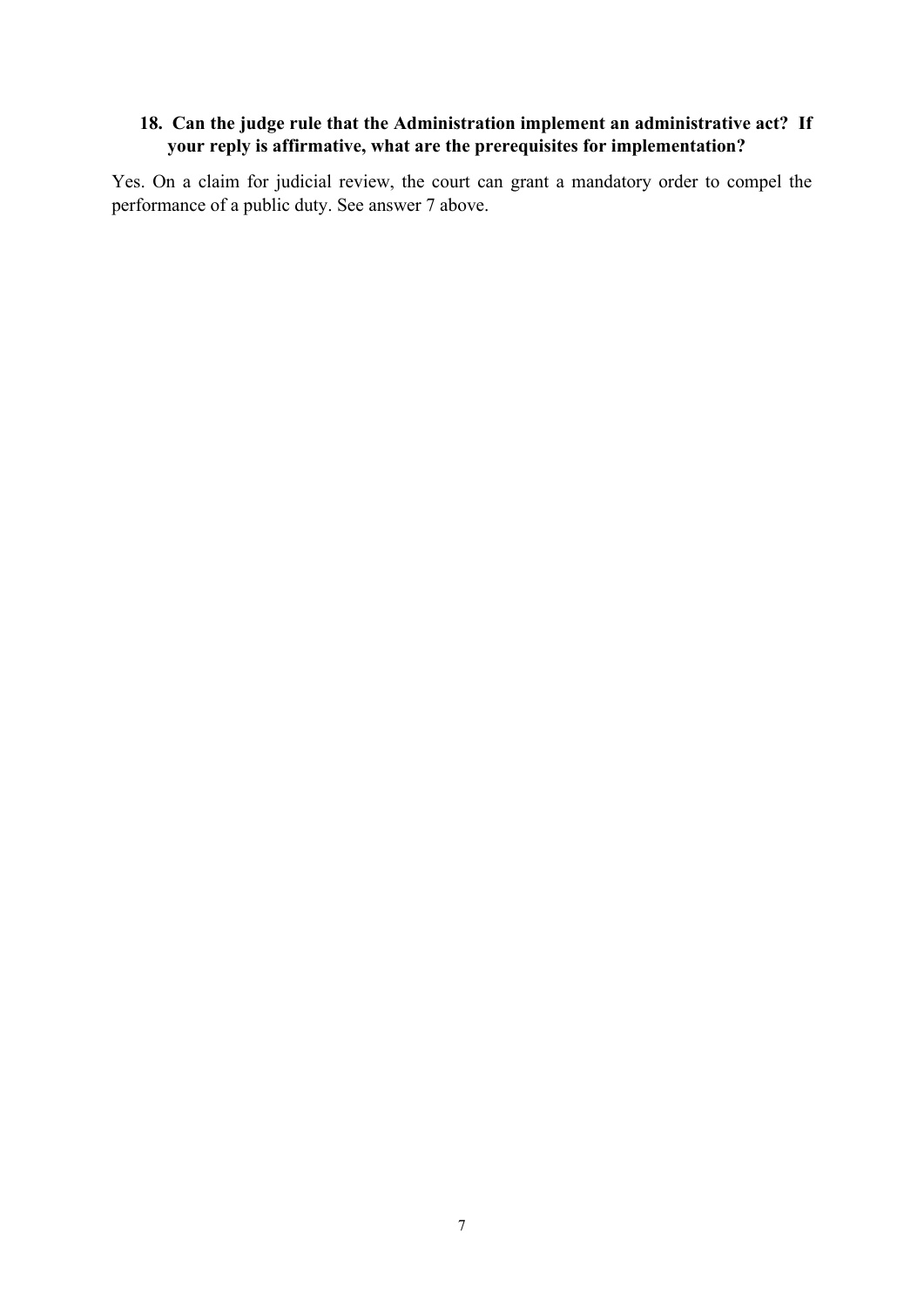#### **SESSION II – SPECIAL PROCEDURES**

#### **1. Does your administration have provisions for special procedures?**

Yes. In England and Wales, the procedural rules which apply in judicial review proceedings are set out in Part 54 of the Civil Procedure Rules and Practice Directions 54A-54D. (Special procedures apply in Northern Ireland and Scotland with some modifications).

#### **2. What do the specialities consist of?**

There are a number of special features of judicial review proceedings, including:

- **Permission**: A claimant may not pursue a claim for judicial review to a full hearing without first obtaining the permission of the court (in accordance with section 31(3) of the Senior Courts Act 1981 and rule 54.4 of the Civil Procedure Rules). Applications for permission are usually dealt with by a judge "on the papers" (that is, without an oral hearing). The judge will refuse permission if the claim does not raise an arguable ground of challenge (see *Simone v Chancellor of the Exchequer*  [2019] EWHC 2609 (Admin) at para 112), if the claimant does not have a "sufficient interest" in the matter to be able to bring the claim (in accordance with section 31(3) of the Senior Courts Act 1981), or if it appears to be highly likely that the outcome for the claimant would not have been substantially different if the conduct complained of had not occurred (in accordance with section 31(3C)-(3D) of the Senior Courts Act 1981).
- **Time limit:** Permission must be sought promptly, and in any event within three months from when the grounds to make the claim first arose (in accordance with rule 54.5(1) of the Civil Procedure Rules). There is scope to extend this time limit when it is just to do so.
- **Evidence**: In general, judicial review claims are decided on the basis of written evidence. It is very rare for oral evidence to be given and tested at a hearing (see *R (Bancoult) v Secretary of State for Foreign and Commonwealth Affairs* [2012] EWHC 2115 (Admin)).
- **Disclosure**: The procedural rules relating to the disclosure of documents which apply in other civil proceedings do not apply to claims for judicial review (see paragraph 10.2 of Practice Direction 54A). The administrative body, however, has a "duty of candour", which means that they must ensure that all information relevant to the issues in the claim is drawn to the court's attention, whether it supports or undermines their case (see *R v Lancashire County Council, ex parte Huddleston* [1986] 2 All ER 941). Exceptionally, where the court considers that the case is likely to turn on some unresolved factual question, the court may make an order for specific disclosure of documents (see *Tweed v Parades Commission for Northern Ireland* [2006] UKHL 53).
- **3. The special rights are established:**
	- **According to subject (for example, tenders, procedures of expropriation, independent administration authorities)**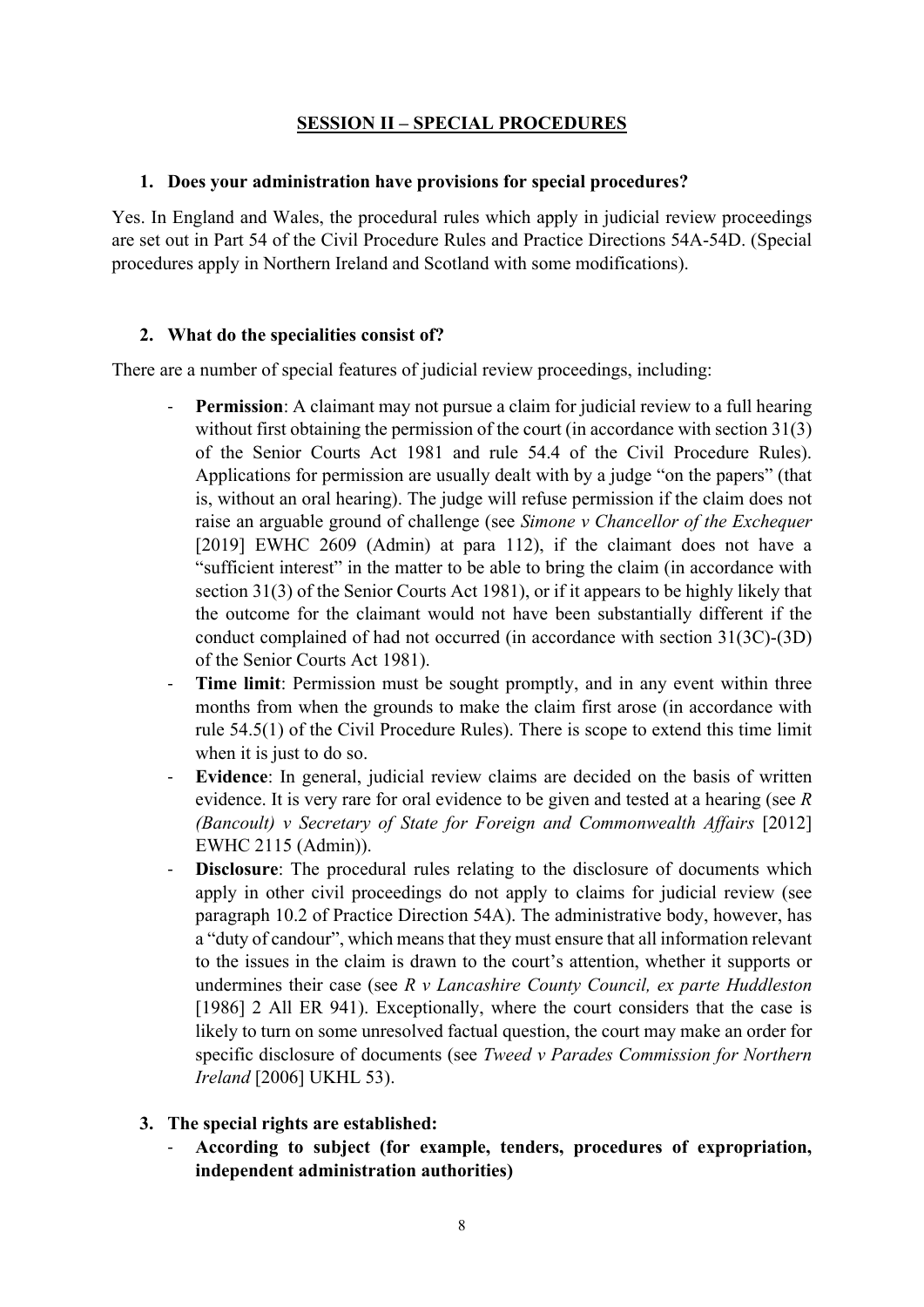#### - **According to actions**

## - **Both of the above**

Both. The abovementioned special procedural rules apply, generally, to claims for judicial review. Some distinctions are drawn, however, between claims according to their subject matter. For example, in the planning context, the time limit for bringing a claim is six weeks rather than three months (in accordance with rule 54.5(5) of the Civil Procedure Rules). The time limit for bringing a claim for judicial review in respect of a procurement decision is 30 days (in accordance with rule 54.5(6) of the Civil Procedure Rules).

#### **4. Does your system provide for appeals against the silence of the Administration at the request for an administrative provision presented by a private individual?**

Yes. If a public authority's failure to act is unlawful (for example, because statute requires a decision to be taken or notice to be given), that failure can be challenged on a claim for judicial review. On such a claim, the court may grant a mandatory order, requiring the public authority to act.

#### **5. Do the Administrations comply spontaneously with the decisions of the administrative courts?**

Yes.

## **6. In your legal system, is there a special procedure for ensuring the integral execution of the sentence?**

Yes. A failure to comply with a mandatory order may be punishable as contempt of court (see *M v Home Office* [1994] 1 AC 377). Contempt proceedings can result in the imposition of a fine or a period of up to two years' imprisonment (in accordance with section 14 of the Contempt of Court Act 1981).

A declaration does not, however, have any coercive effect, and so non-compliance with such an order will not amount to a contempt of court (see paragraph 12.5.2 of the Administrative Court Judicial Review Guide 2021). If a public body fails to comply with the law as set out in a declaration, another claim for judicial review could be brought. However, administrative bodies invariably do comply with legal declarations issued by the courts.

## **7. Are the judge's decisions which are not of the last resort immediately enforceable?**

Yes. The judge's order will take effect on the date(s) specified in the order. A Minister or an administrative body is bound to comply with the order of the court even if they consider it may be wrong and wish to challenge it on an appeal: see *R (Majera) v Secretary of State for the Home Department* [2021] UKSC 46. It is possible to ask the first instance court or an appeal court for the order to be suspended until an appeal can be heard.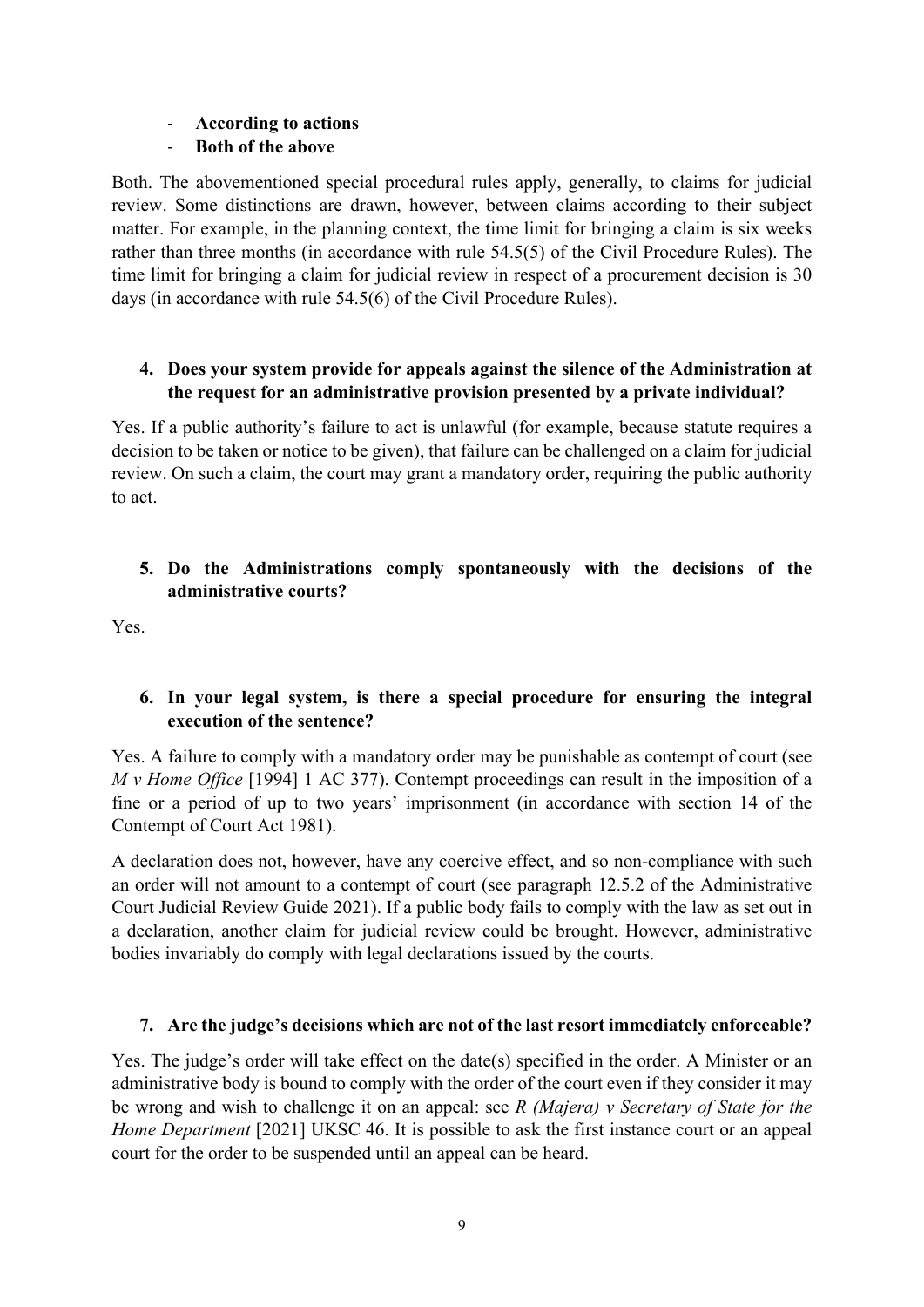**8. Following the annulment of a decision characterized by discretionary power, the interested party is forced to challenge each of the ulterior negative decisions which have been deemed illegitimate by dint of defects which are different to those identified by the judge or, in alternative, are there certain mechanisms of "reduction" of the aforesaid discretionary power which ensure the definition of the litigation once and for all?**

In our system, it is generally understood that an unlawful administrative decision is null and void. This means that the effect of granting a quashing order is to recognise that the unlawful administrative decision has never had any legal effect (see *HM Treasury v Ahmed* [2010] UKSC 5). It is not necessary to issue separate challenges in relation to successive decisions which have resulted in a final administrative decision or measure; if unlawfulness in relation to the prior decisions affects the final decision or measure, it is sufficient to challenge that final decision or measure. In its judgment, the court will identify precisely what legal errors occurred and at what stage of the decision-making process. Therefore, the outcome of the proceedings will resolve the litigation once and for all.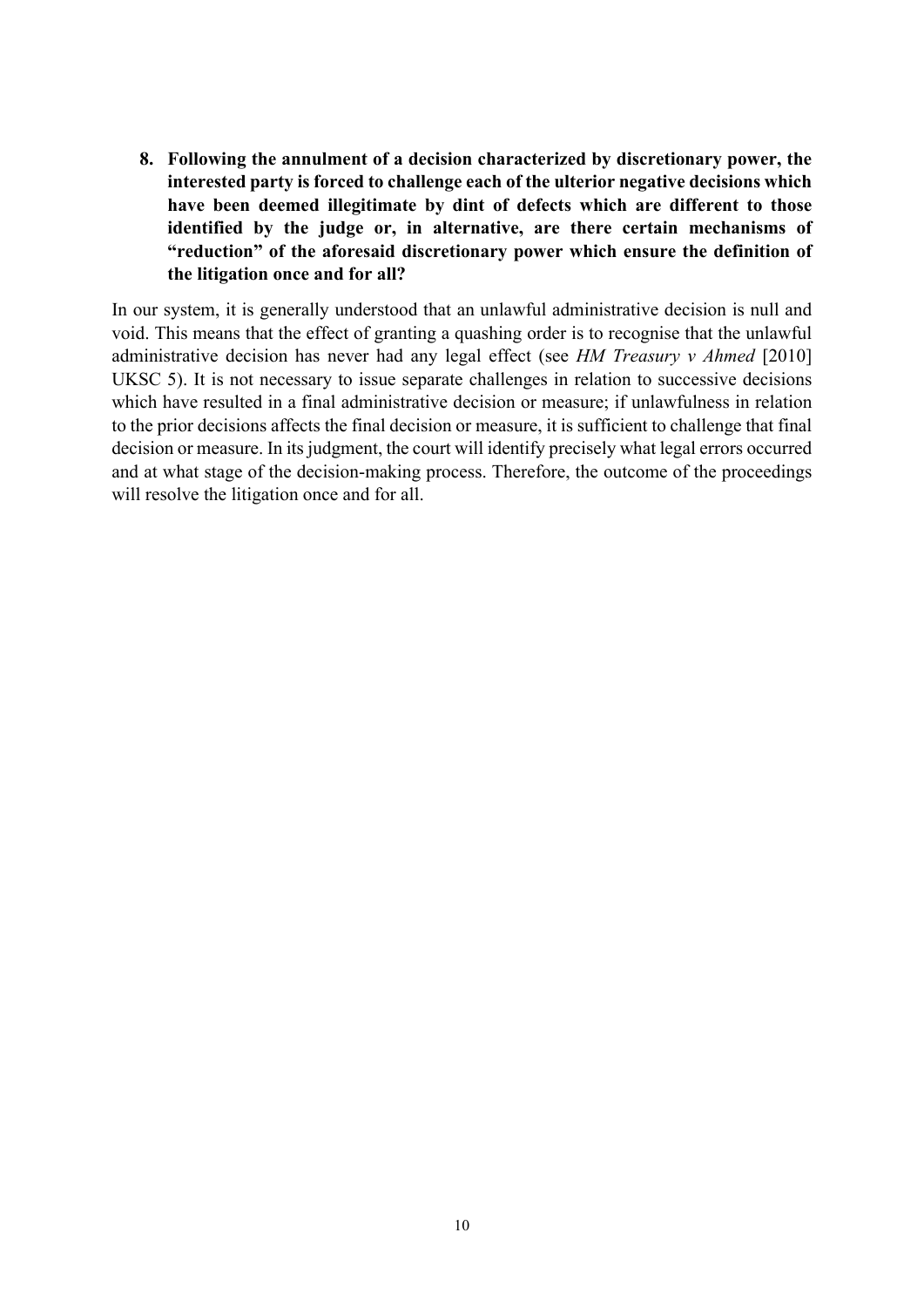#### **SESSION III – PRECAUTIONARY MEASURES**

#### **1. Does the proposition of an appeal automatically suspend the effectiveness of the administrative act?**

No. Issuing a claim for judicial review does not automatically suspend the effect of the administrative decision being challenged. Equally, filing an appeal does not automatically suspend the effect of the order or decision of the lower court (unless, under rule 52.16 of the Civil Procedure Rules, the appeal is from the Immigration and Asylum Chamber of the Upper Tribunal). However, in both cases a party may apply to a court for an order to suspend the effect of the administrative decision or of the order of the lower court.

#### **2. In your legal system, are precautionary measures provided for?**

Yes. Interim injunctions and orders to stay (ie suspend) administrative decisions are available in judicial review proceedings.

#### **3. What kinds of decisions can the judge apply as a precautionary measure?**

The court can grant a mandatory injunction (requiring the public authority to do something) or a prohibiting injunction (requiring that the public authority not do something) or a stay (to suspend the effect of an administrative decision).

#### **4. What are the conditions for the acceptance of a precautionary request?**

The claimant must establish, first, that there is a real prospect that they will succeed at the final hearing of their claim and, secondly, that the balance of convenience favours the grant of interim relief (see *R (Detention Action) v Secretary of State for the Home Department* [2020] EWHC 732 (Admin) at para 17).

#### **5. Can the judge force the petitioner to pay bail?**

If an interim injunction is granted, the claimant will usually be required to give a crossundertaking in damages (see *R v Secretary of State for the Environment, ex parte RSPB* [1997] Env L.R. 431). This means that, if it is subsequently determined that the claimant was not entitled to the injunction, the claimant must compensate the defendant for any loss caused as a result.

#### **6. Are precautionary measures generic?**

Yes. Interim injunctions are available in both public law and private law proceedings and are governed, in general terms, by the same principles (as set out in *American Cyanamid Co v*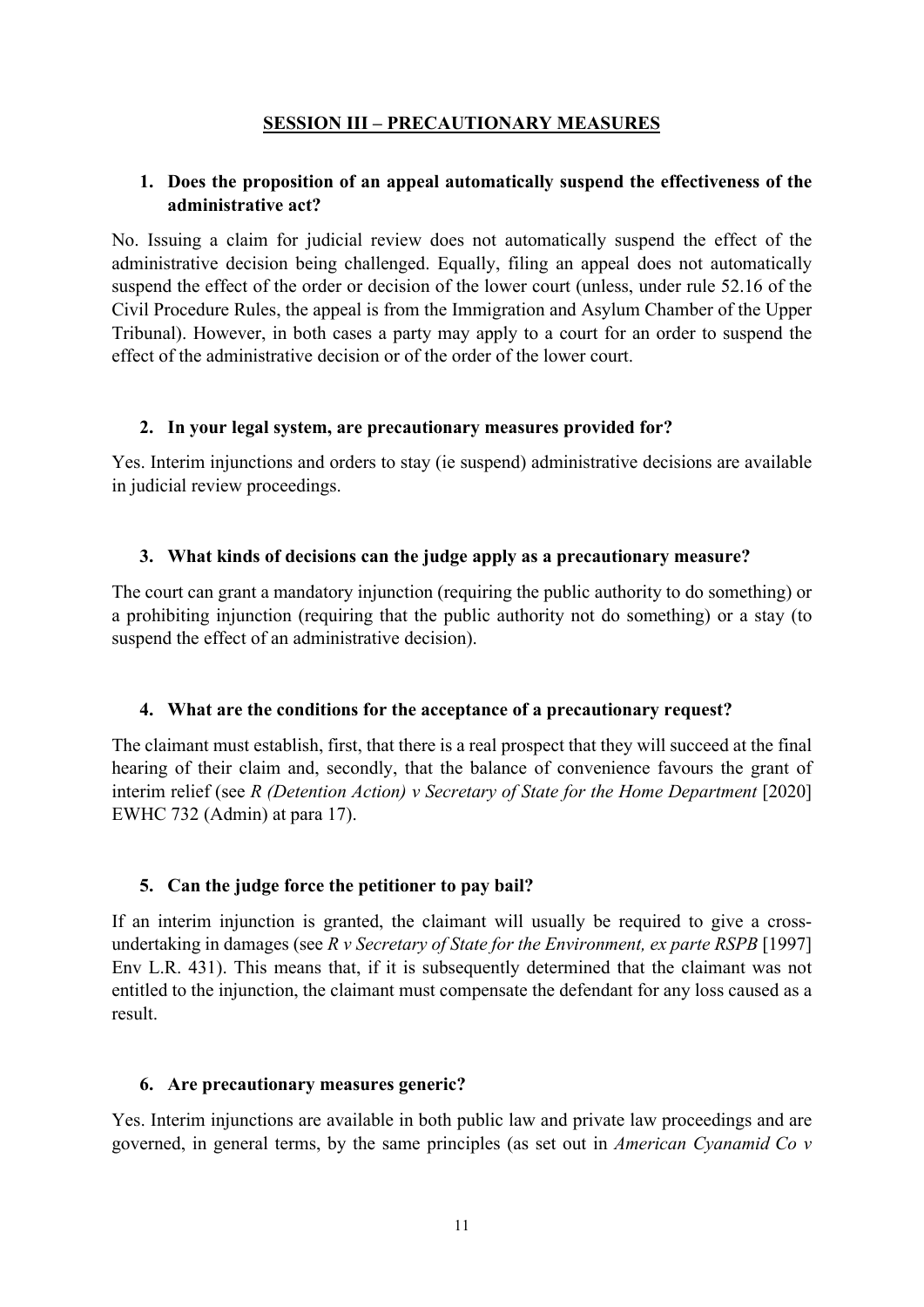*Ethicon Ltd* [1975] AC 396). Suspension of court orders is available in public law and private law proceedings.

Those principles are subject to some modification in the public law context, however. In private law proceedings, the question of whether the balance of convenience favours the grant of an interim injunction will involve assessing whether the claimant could be adequately compensated by damages if his application for an injunction were refused, or whether the defendant could be adequately compensated in damages if the claimant's application for an injunction were granted. By contrast, in judicial review proceedings, the adequacy of damages as a remedy will rarely be determinative: in our system, damages are not usually payable for losses arising from an unlawful administrative act, and a public authority will not normally suffer financial loss if it is prevented from implementing a lawful decision. Accordingly, when considering whether to grant an interim injunction in judicial review proceedings, the courts will normally need to consider the wider balance of convenience, and in so doing, must take the wider public interest into account (see *R (Medical Justice) v Secretary of State for the Home Department* [2010] EWHC 1425 (Admin) at para 12).

#### **7. Can a precautionary request be introduced autonomously before the presentation of the main trial proceedings (***ante causam***)?**

Yes. In exceptional circumstances, an application for interim relief may be made before judicial review proceedings have been issued. Such an order will only be granted if the matter is urgent or if it is otherwise necessary to do so in the interests of justice (see paragraphs 16.1.3 and 16.2 of the Administrative Court Judicial Review Guide 2021).

#### **8. In the event of cautionary request** *ante causam***, does the precautionary decision of the judge lose effectiveness?**

When granting an interim injunction, the court will decide how long the injunction should remain in force. This will usually be until the final determination of the claim.

#### **9. When dealing with the precautionary request, does your legal system provide for specific procedure?**

An application for an interim injunction is usually made when the claim is filed. The application will usually be considered by a judge "on the papers" (that is, without an oral hearing), typically at the same time as the claimant's application for permission to bring their claim for judicial review. The other parties to the case will usually be given opportunity to respond to the application. In an urgent case, the time allowed for response may be short (see paragraphs 16.3 and 16.5 of the Administrative Court Judicial Review Guide 2021). If time allows and the parties wish it or the court considers it is in the interests of justice, the court may direct that an oral hearing take place.

#### **10. Is the precautionary decision taken unilaterally or collegiately?**